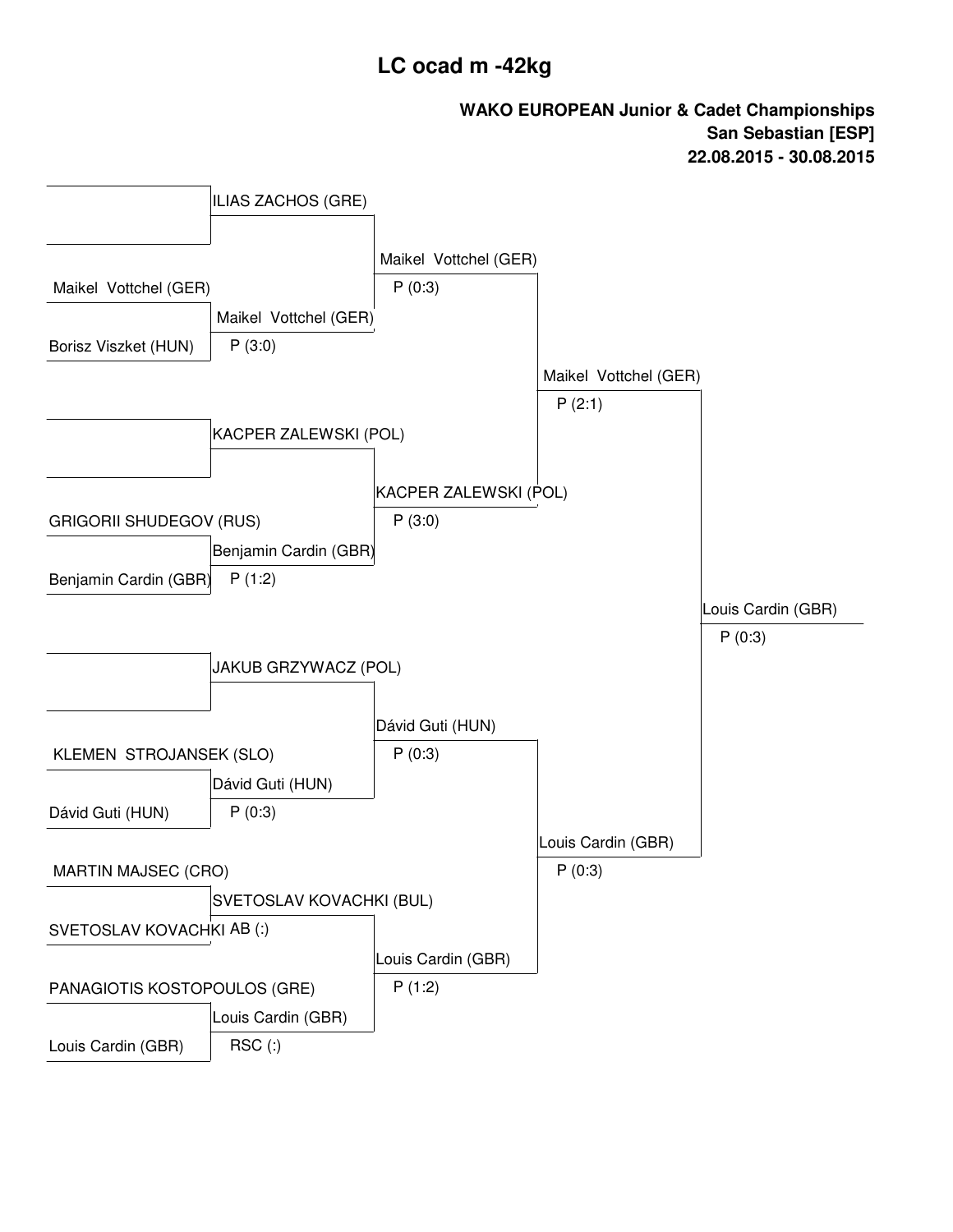## **LC ocad m -47kg**

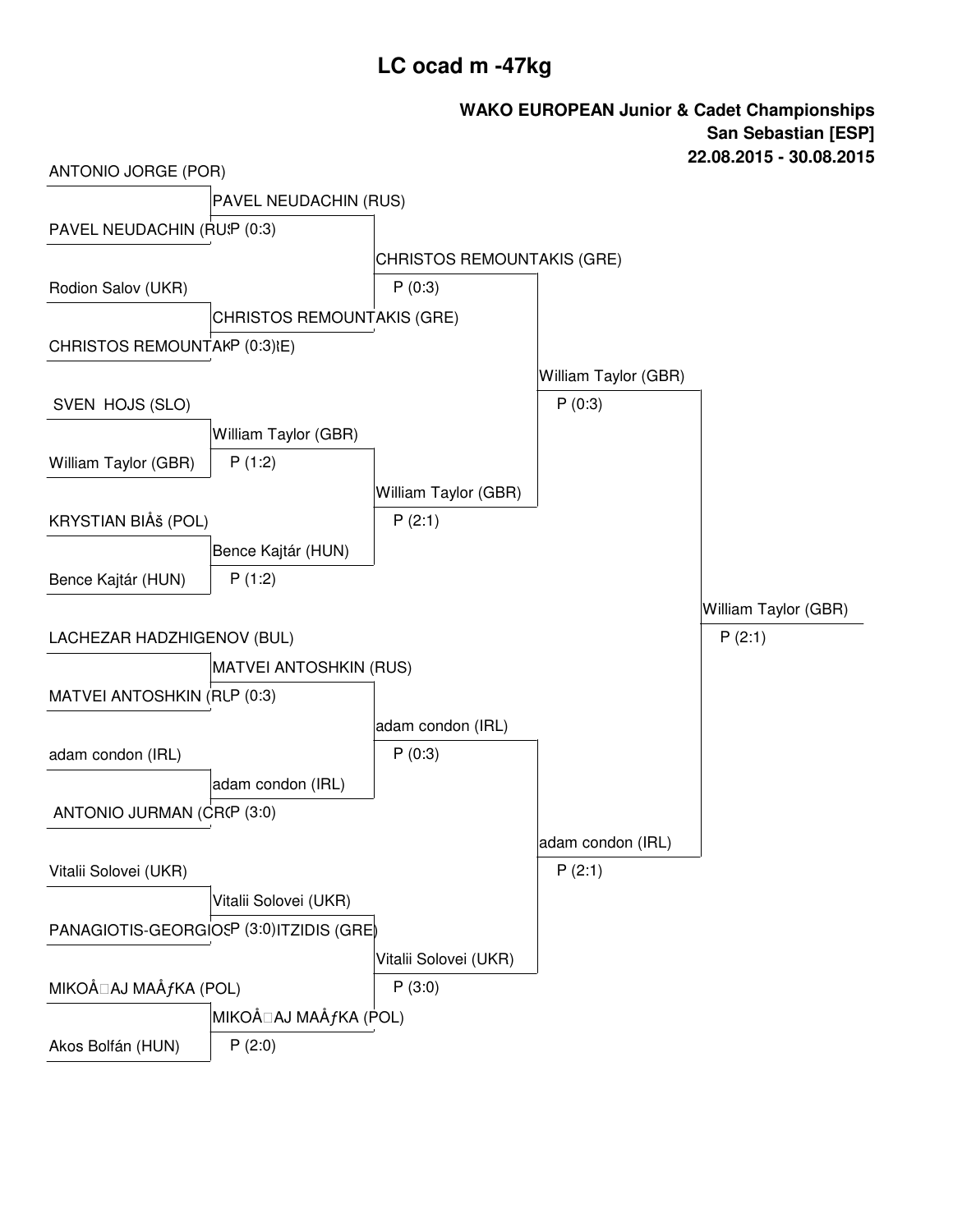# **LC ocad m -52kg**

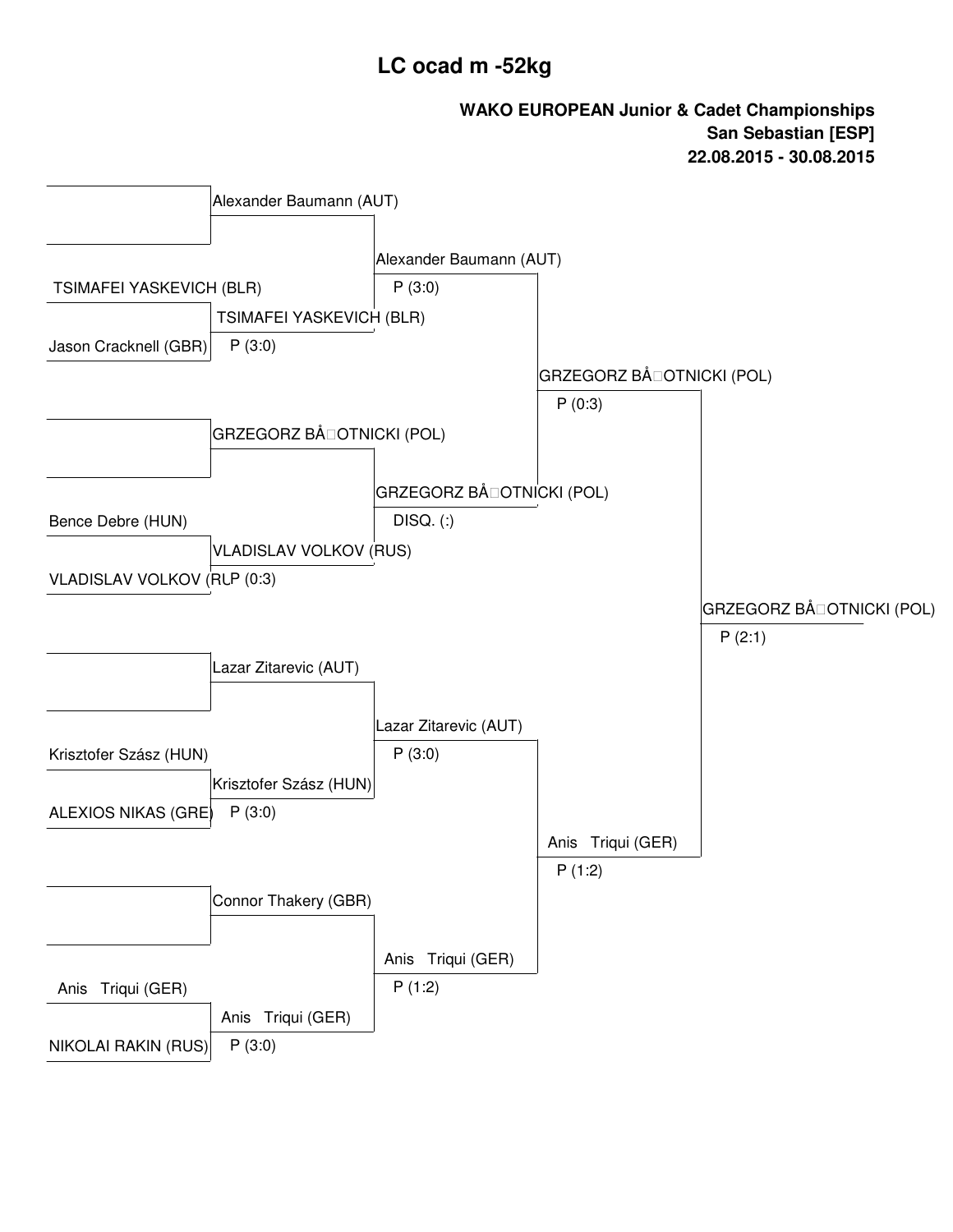# **LC ocad m -57kg**

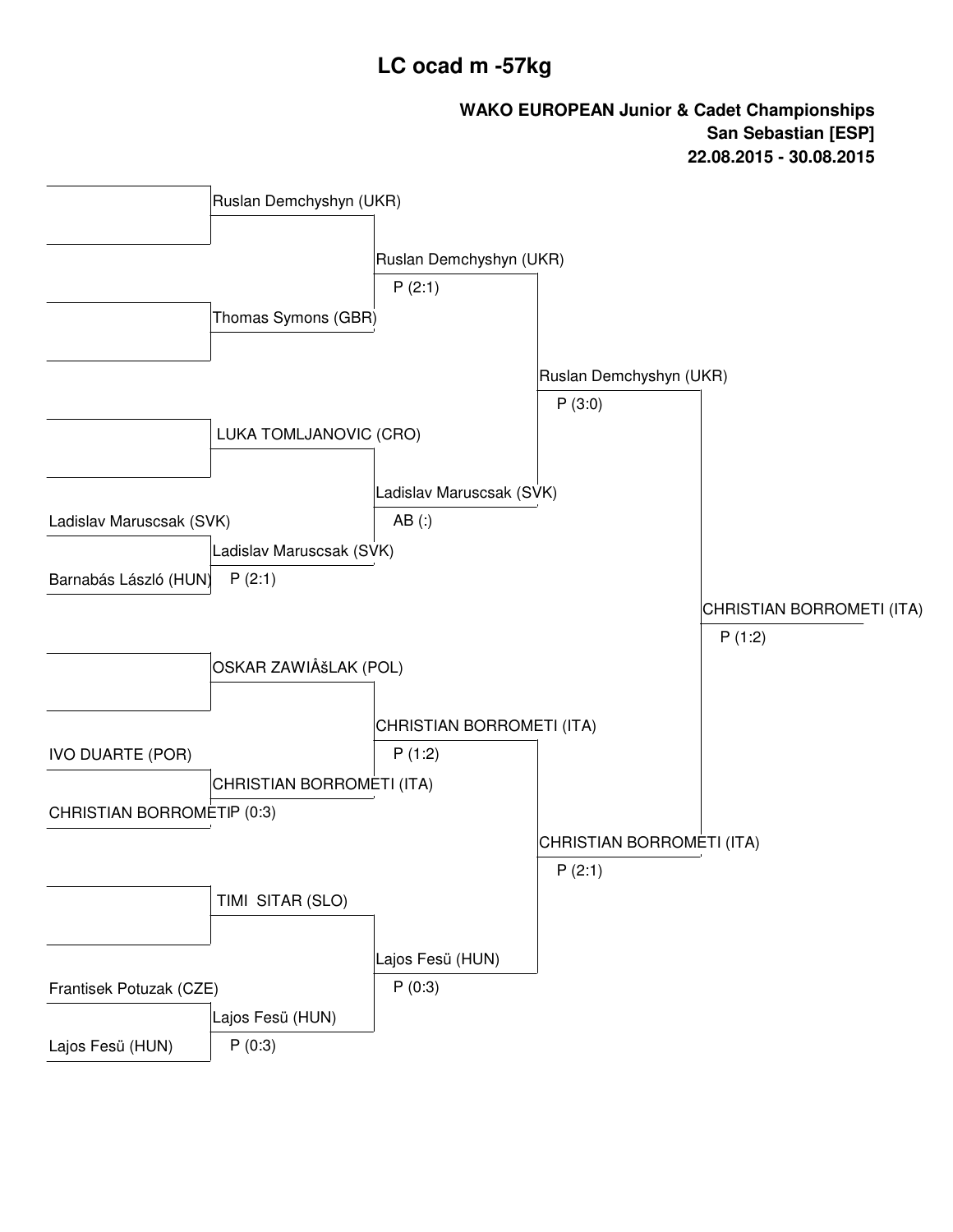# **LC ocad m -63kg**

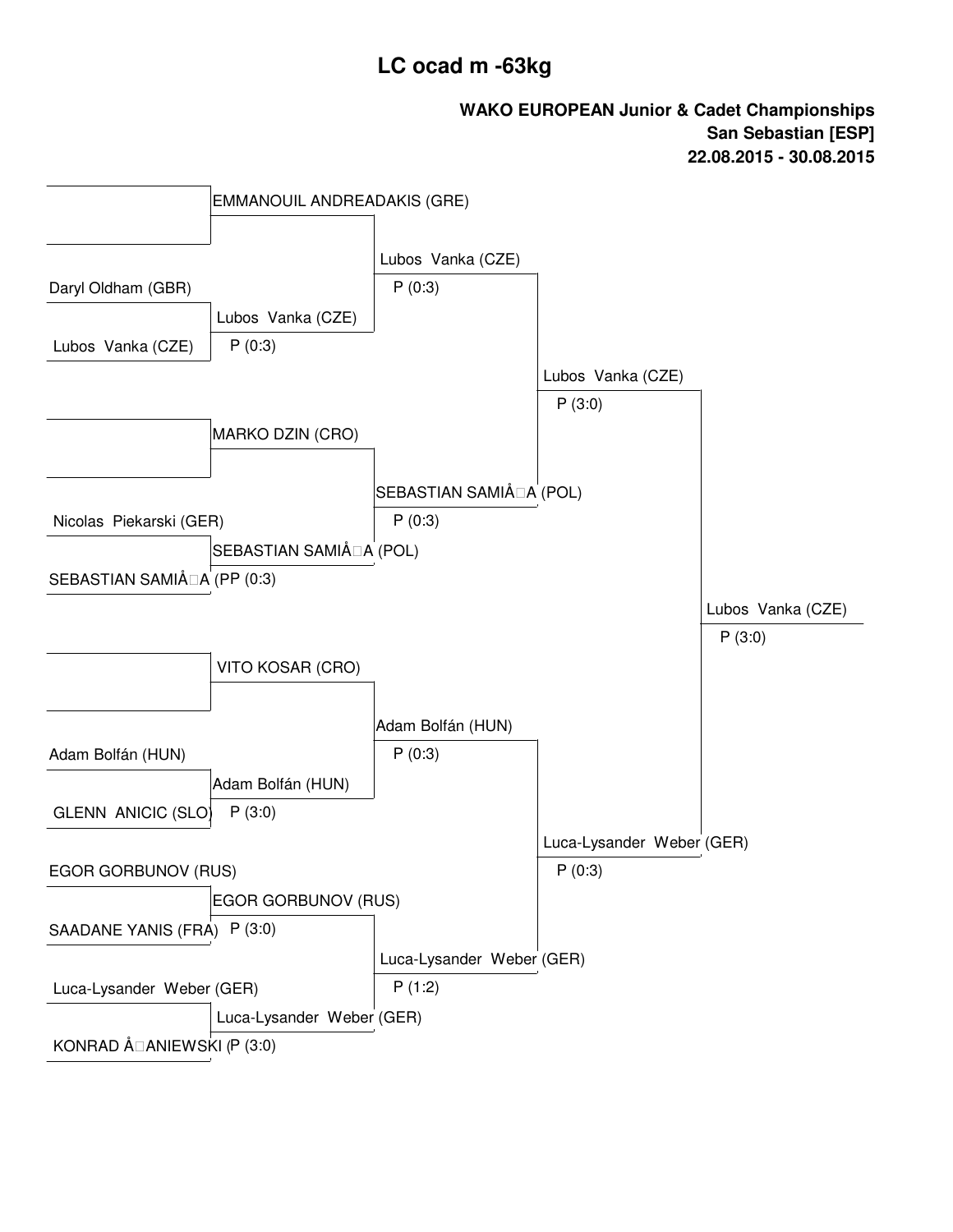# **LC ocad m -69kg**

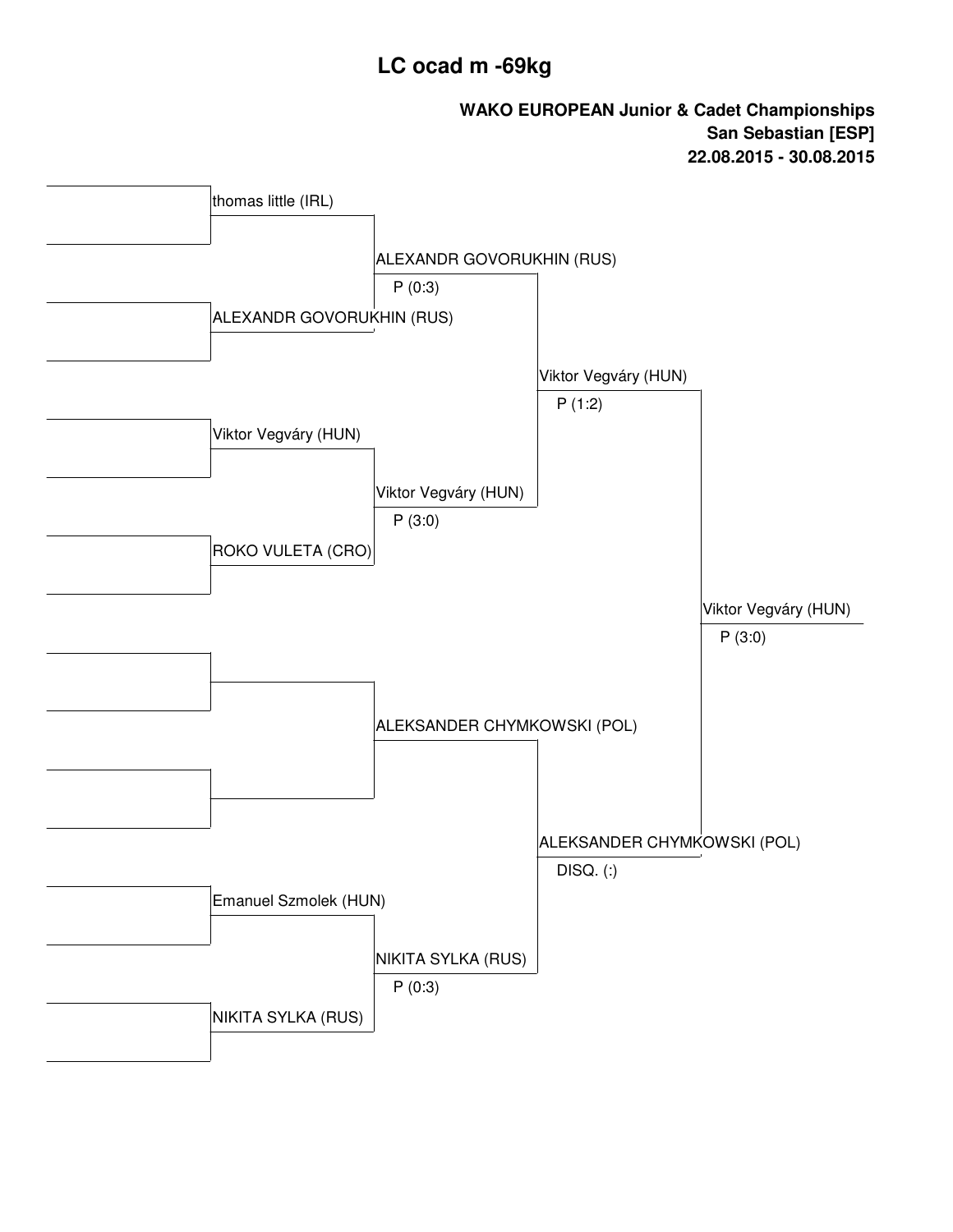## **LC ocad m +69kg**

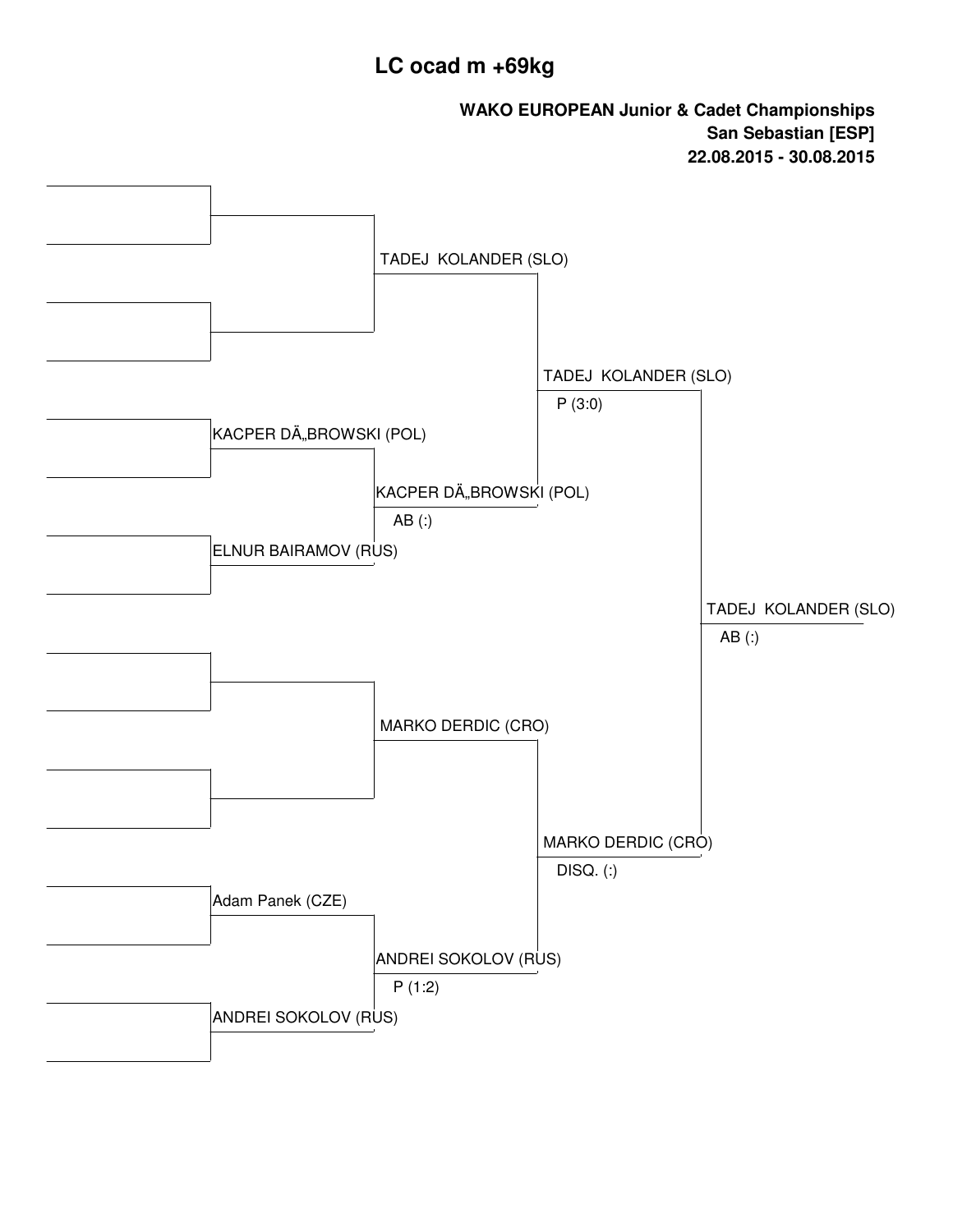#### **LC ocad f -42kg**

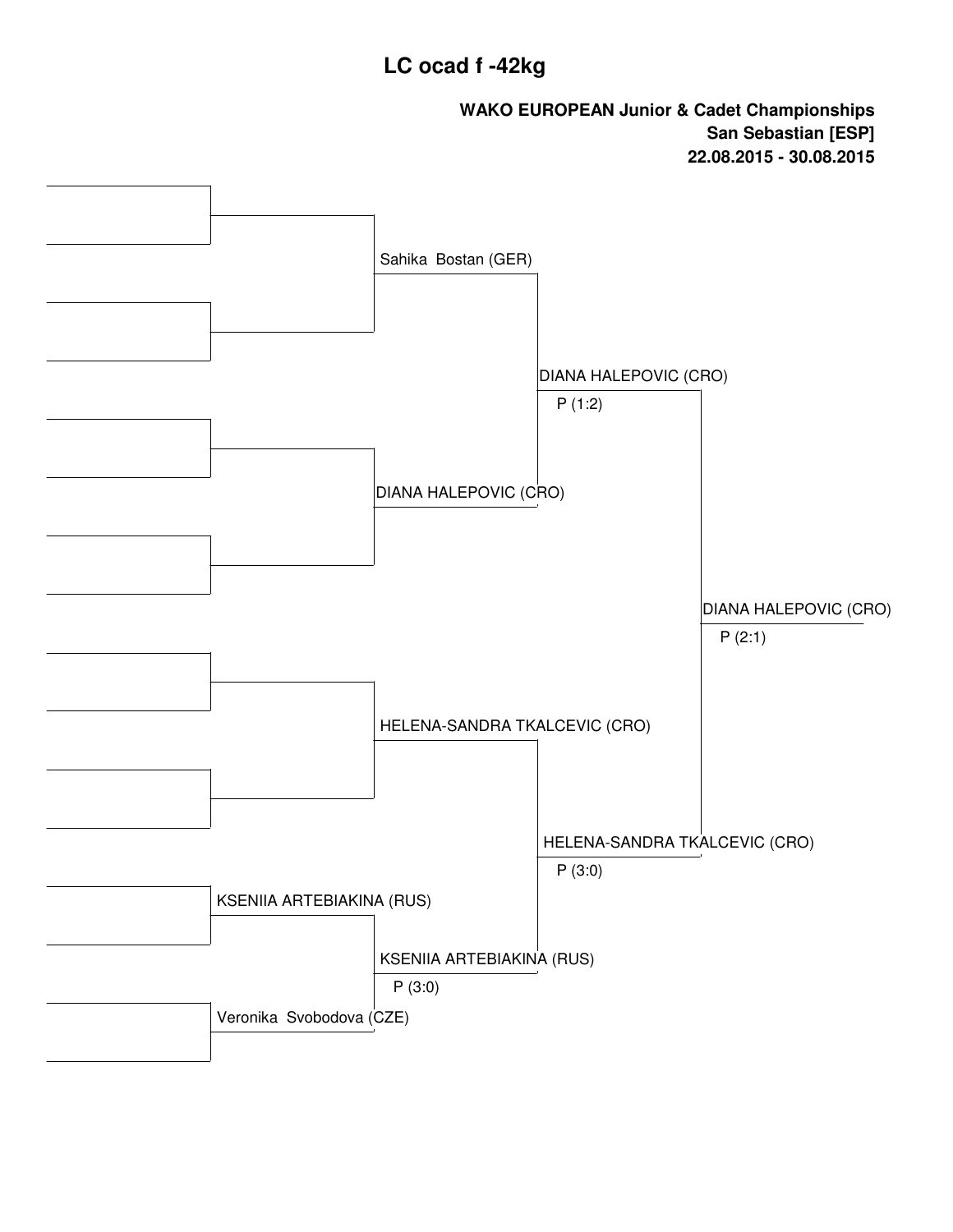# **LC ocad f -46kg**

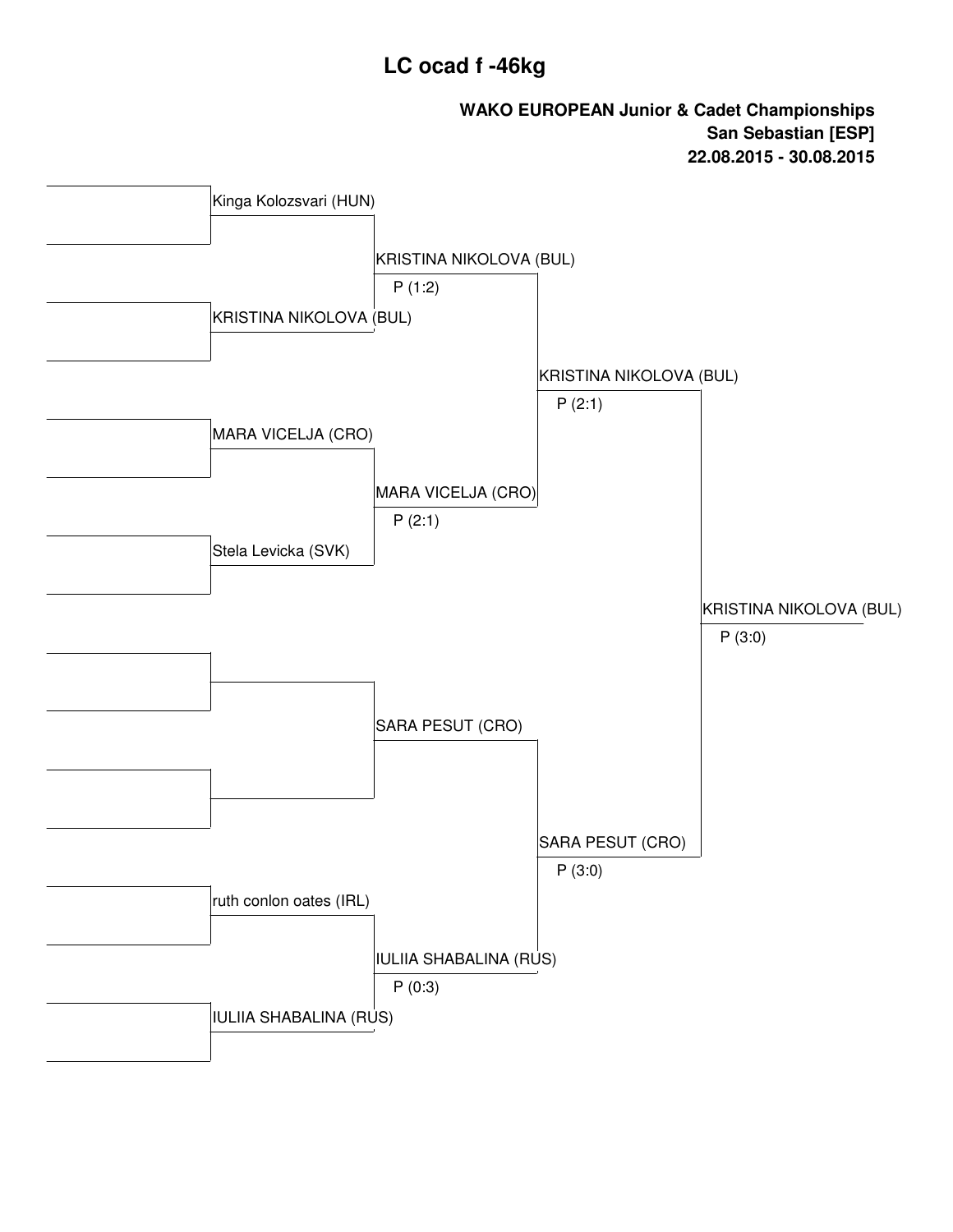# **LC ocad f -50kg**

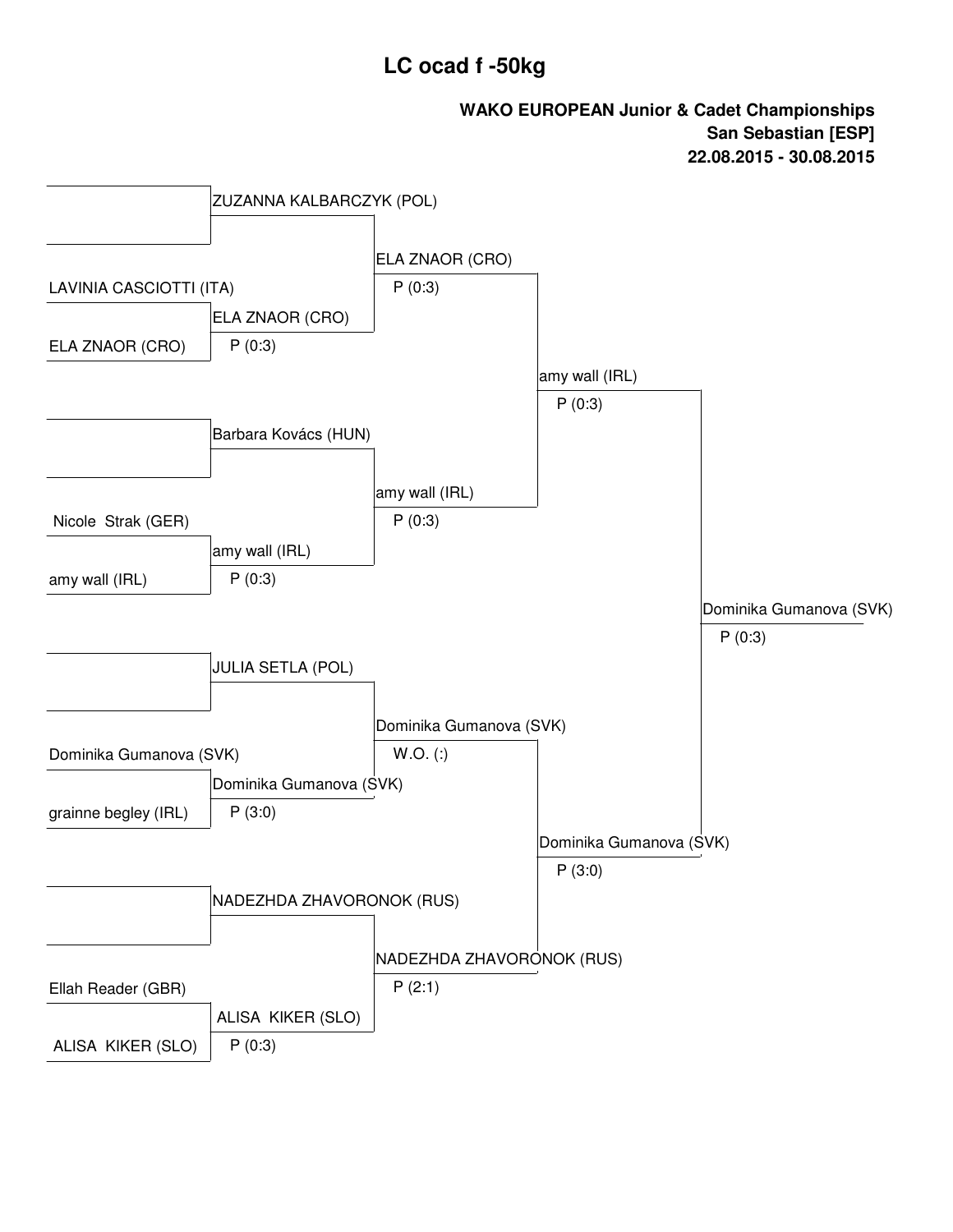# **LC ocad f -55kg**

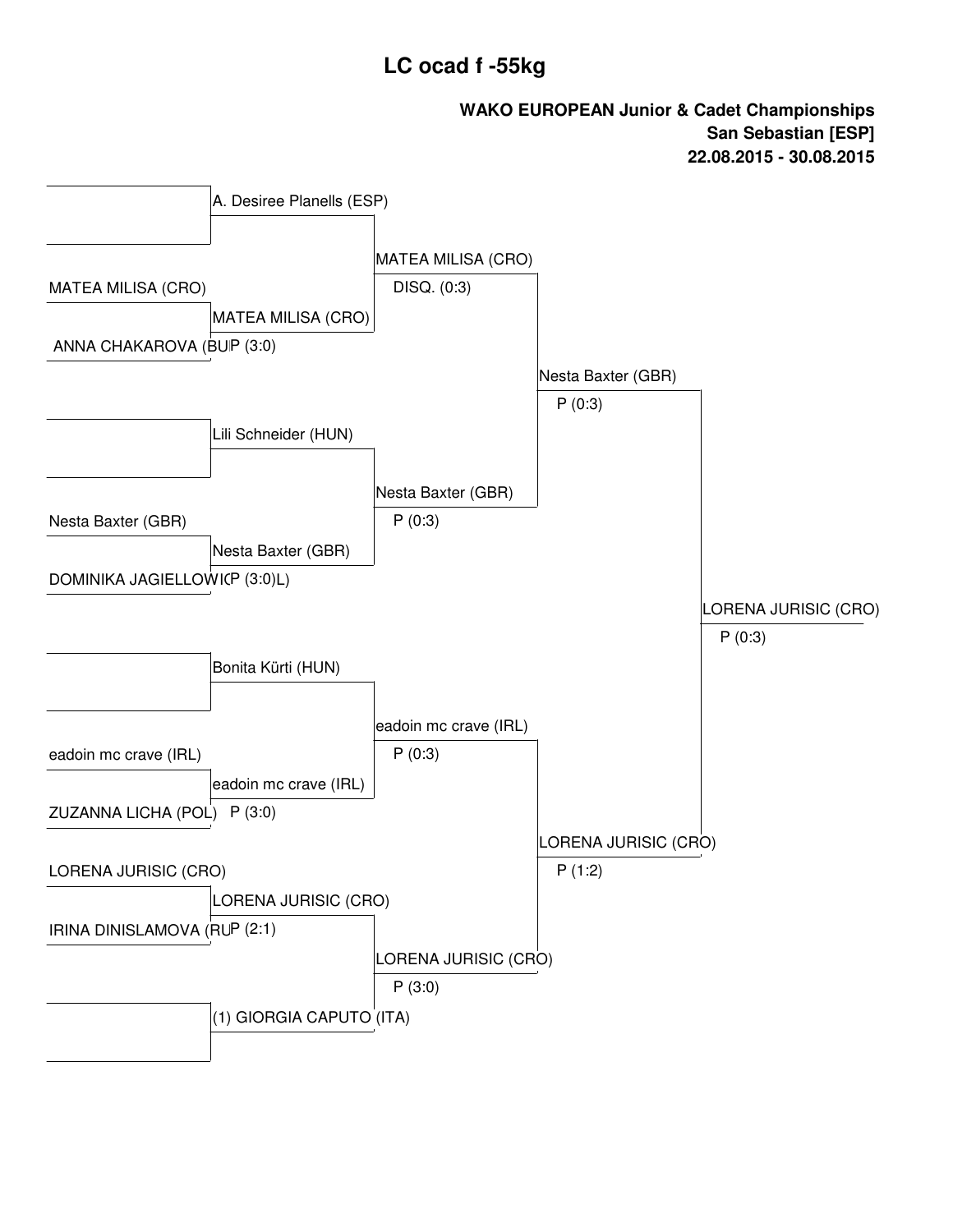### **LC ocad f -60kg**

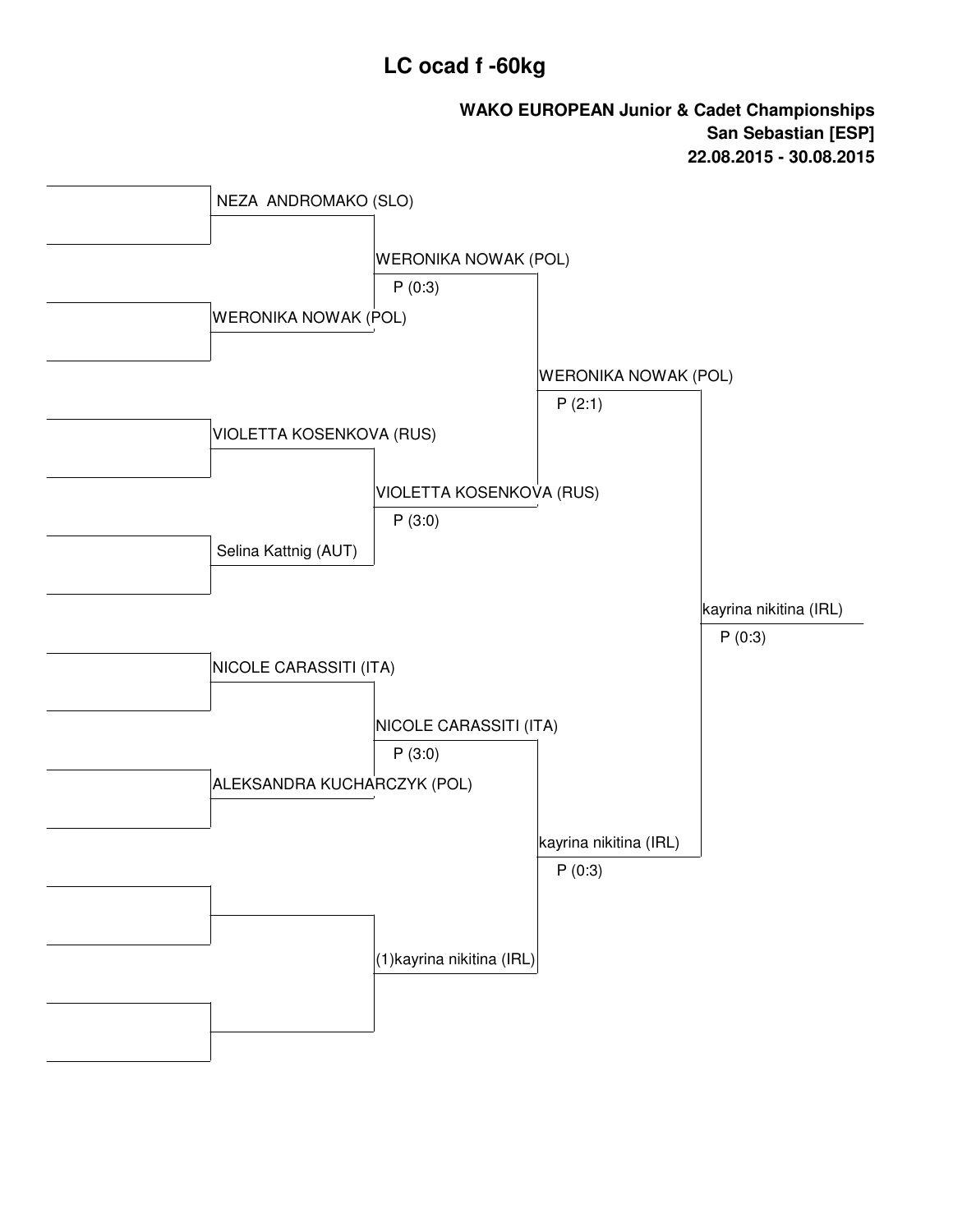# **LC ocad f -65kg**

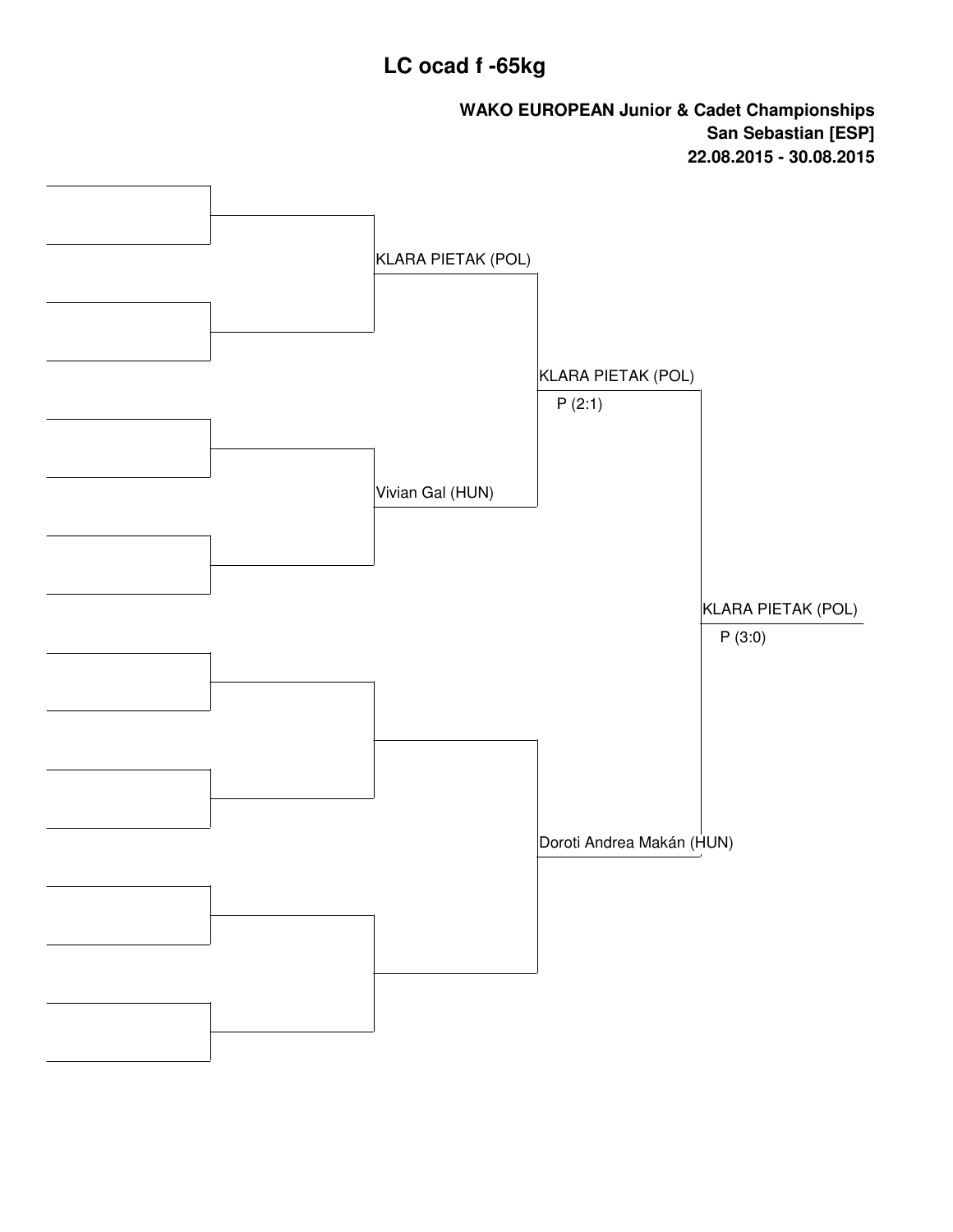# **LC ocad f +65kg**

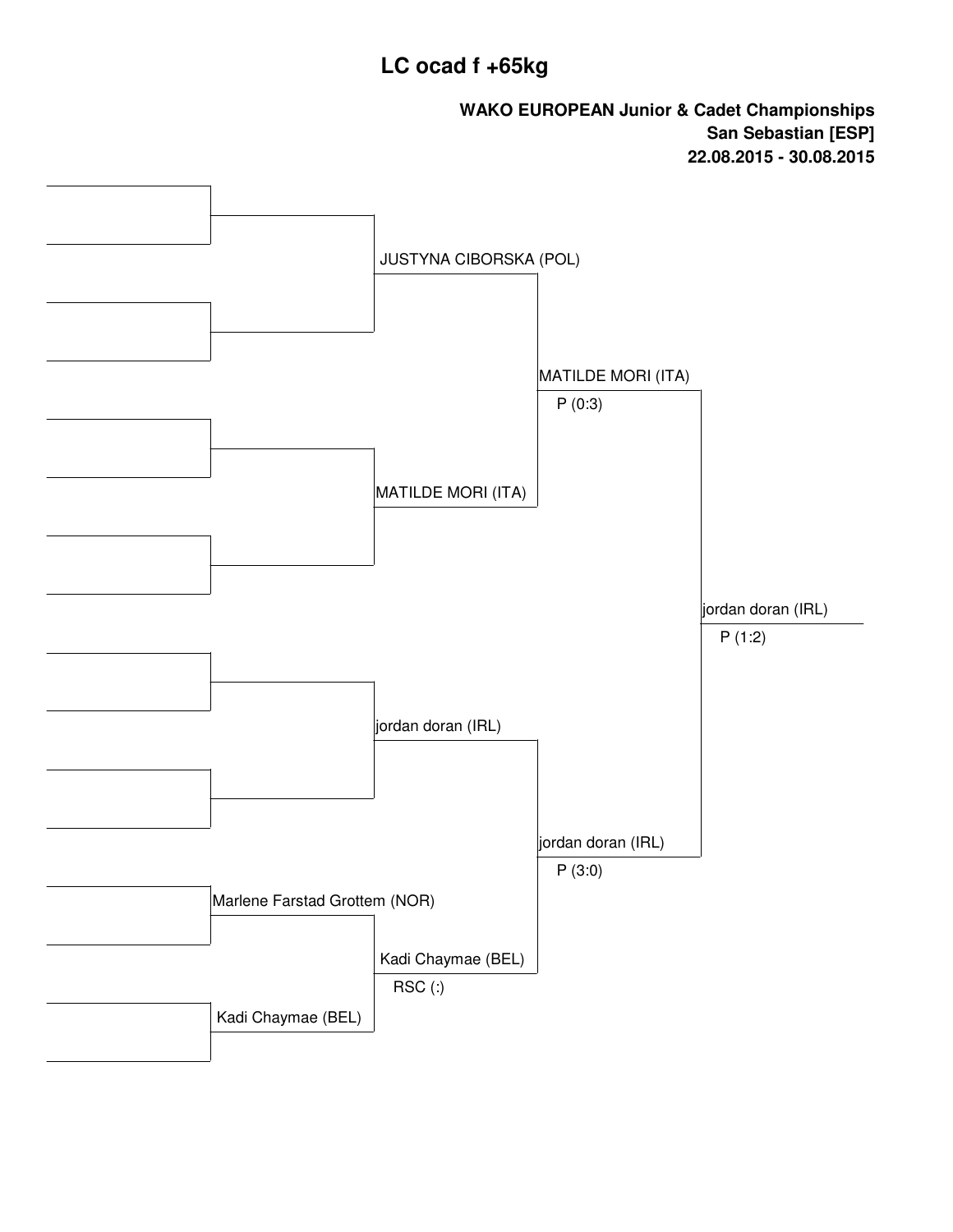# **LC jun m -57kg**

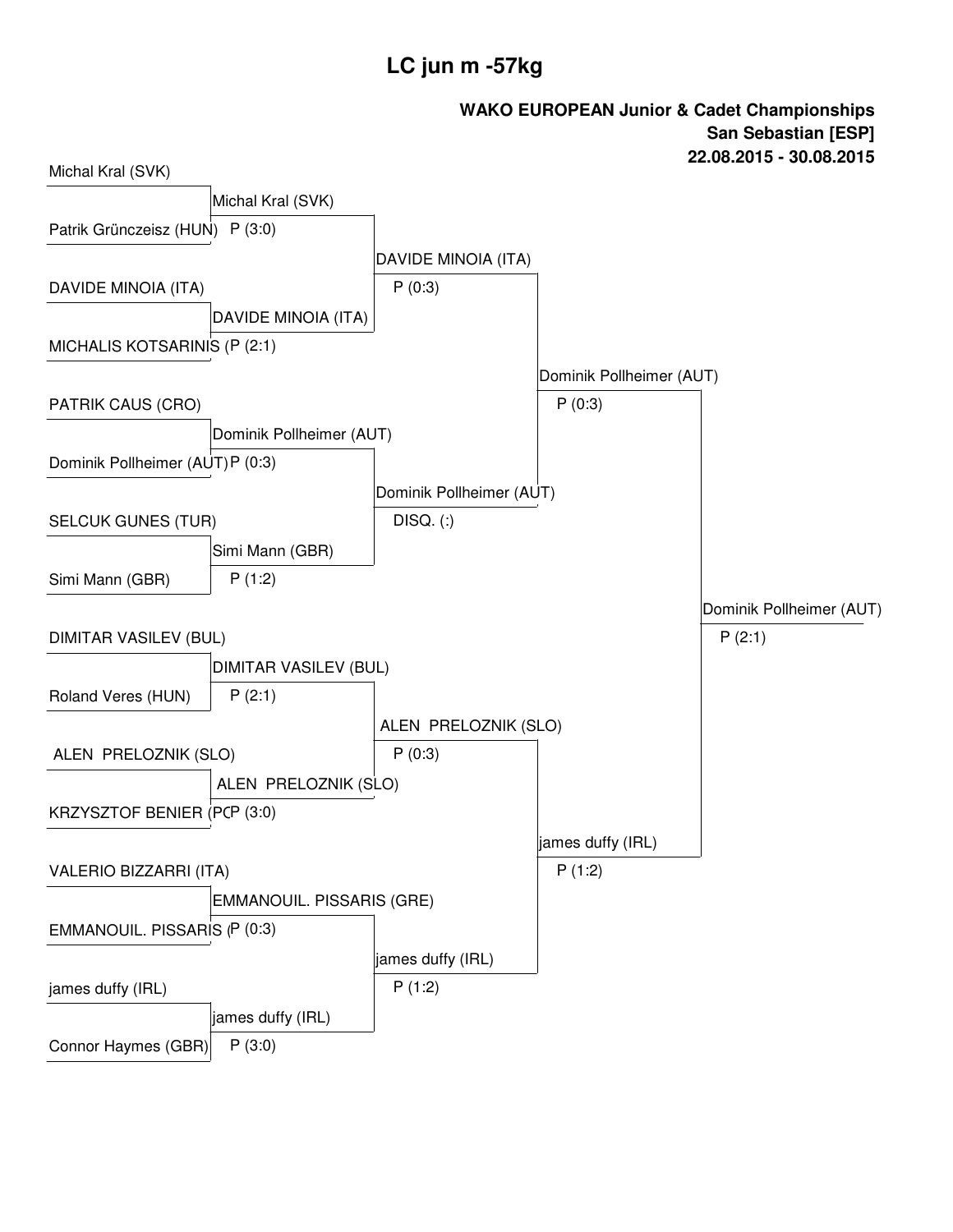# **LC jun m -63kg**

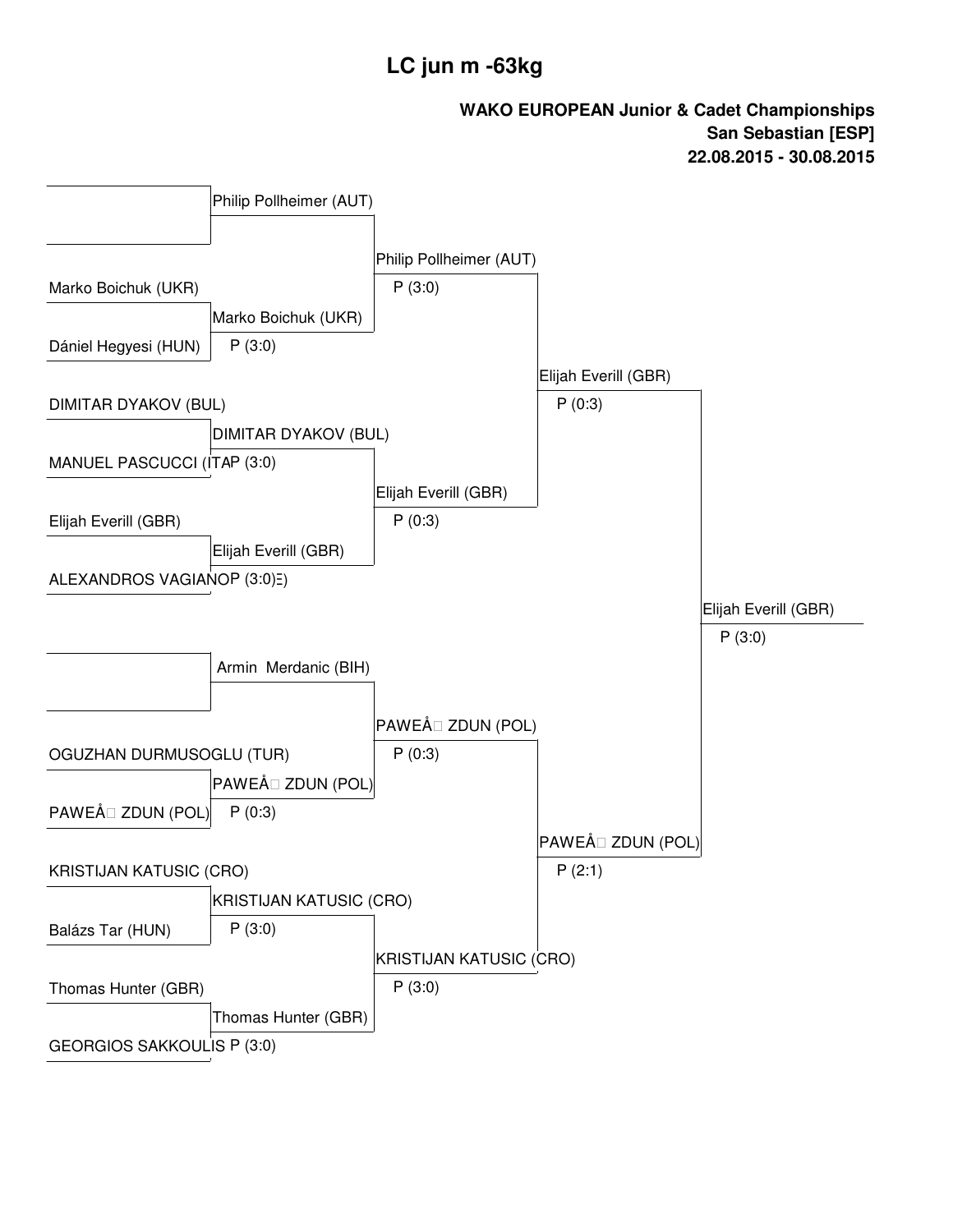#### **LC jun m -69kg**

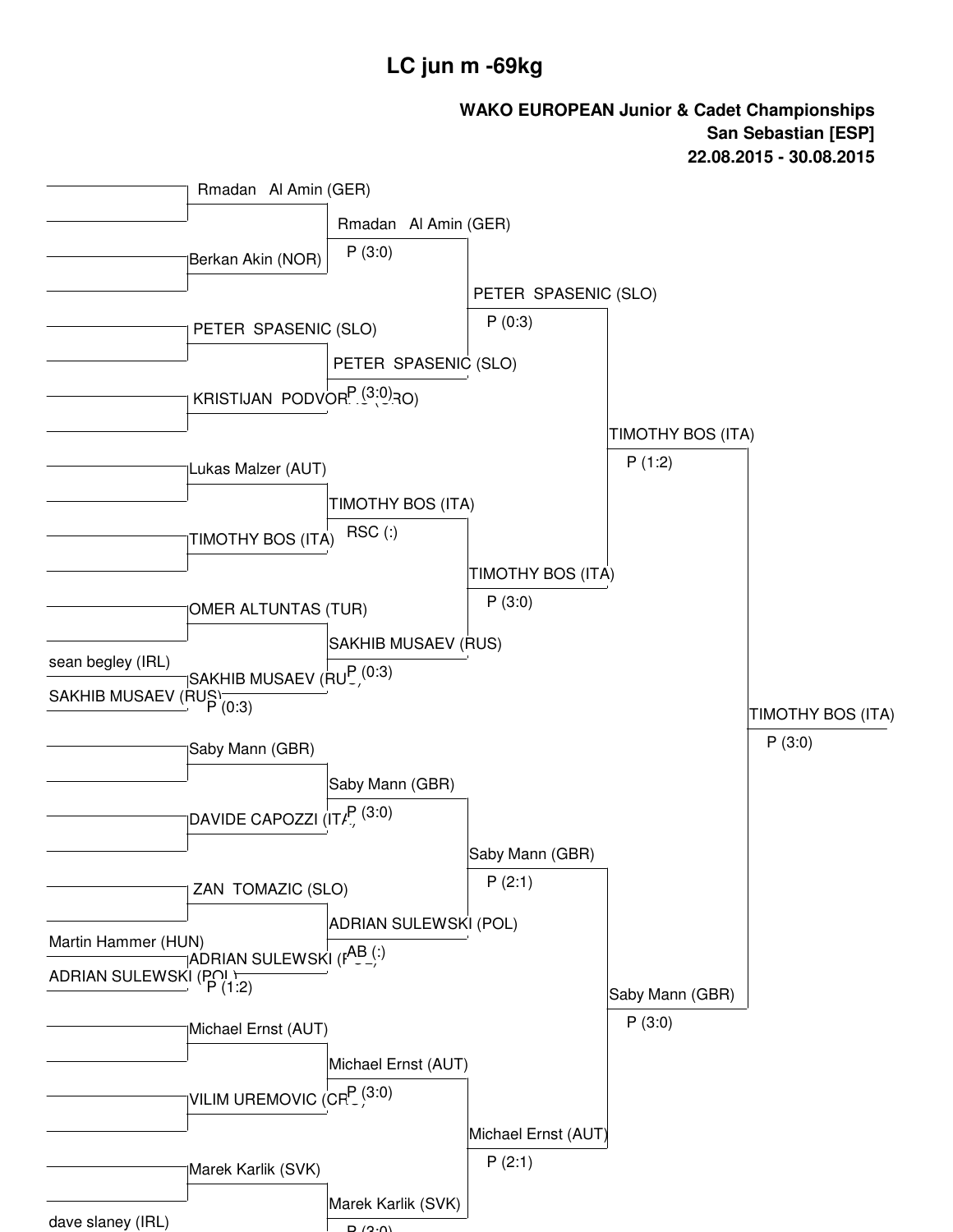# **LC jun m -74kg**

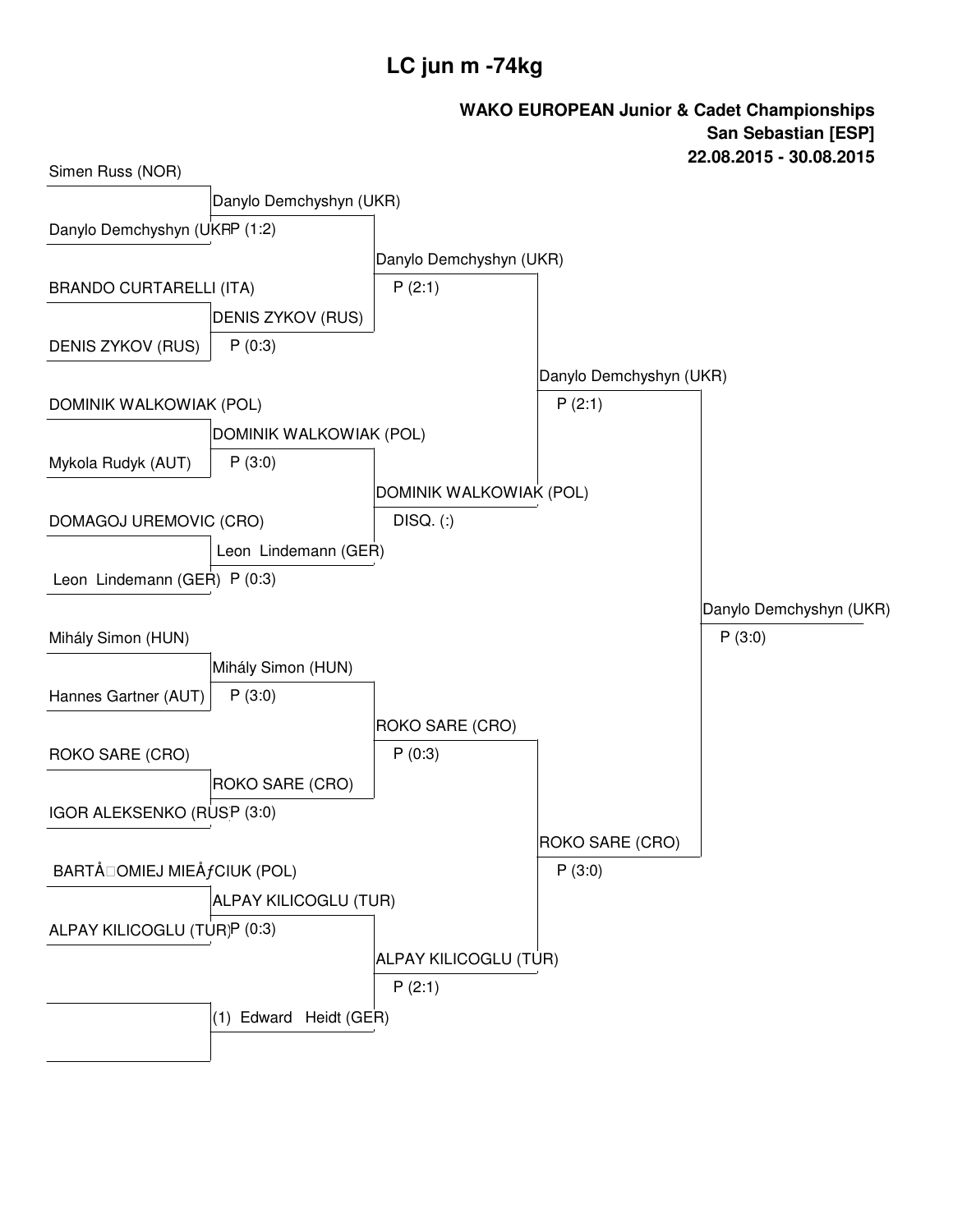# **LC jun m -79kg**

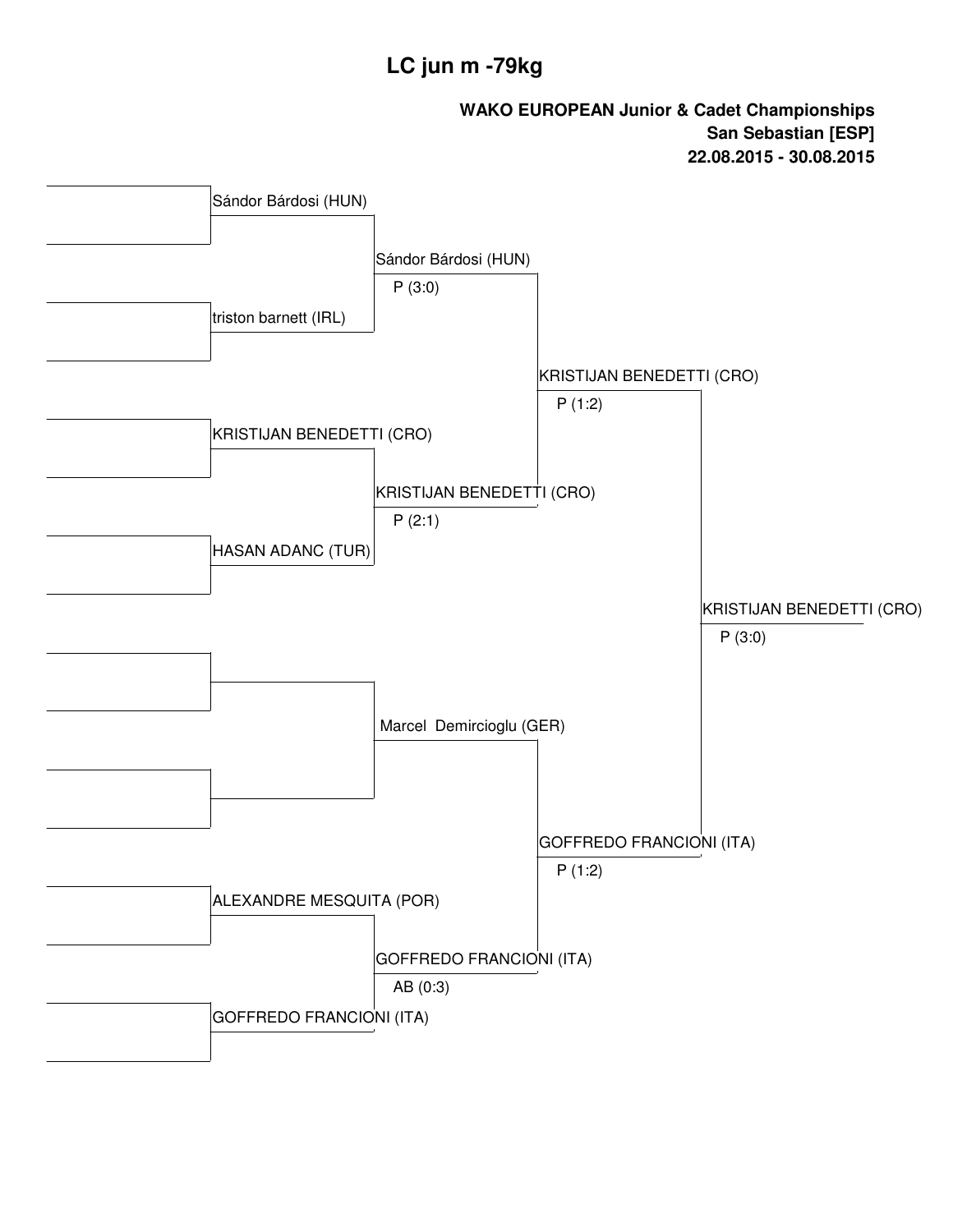## **LC jun m -84kg**

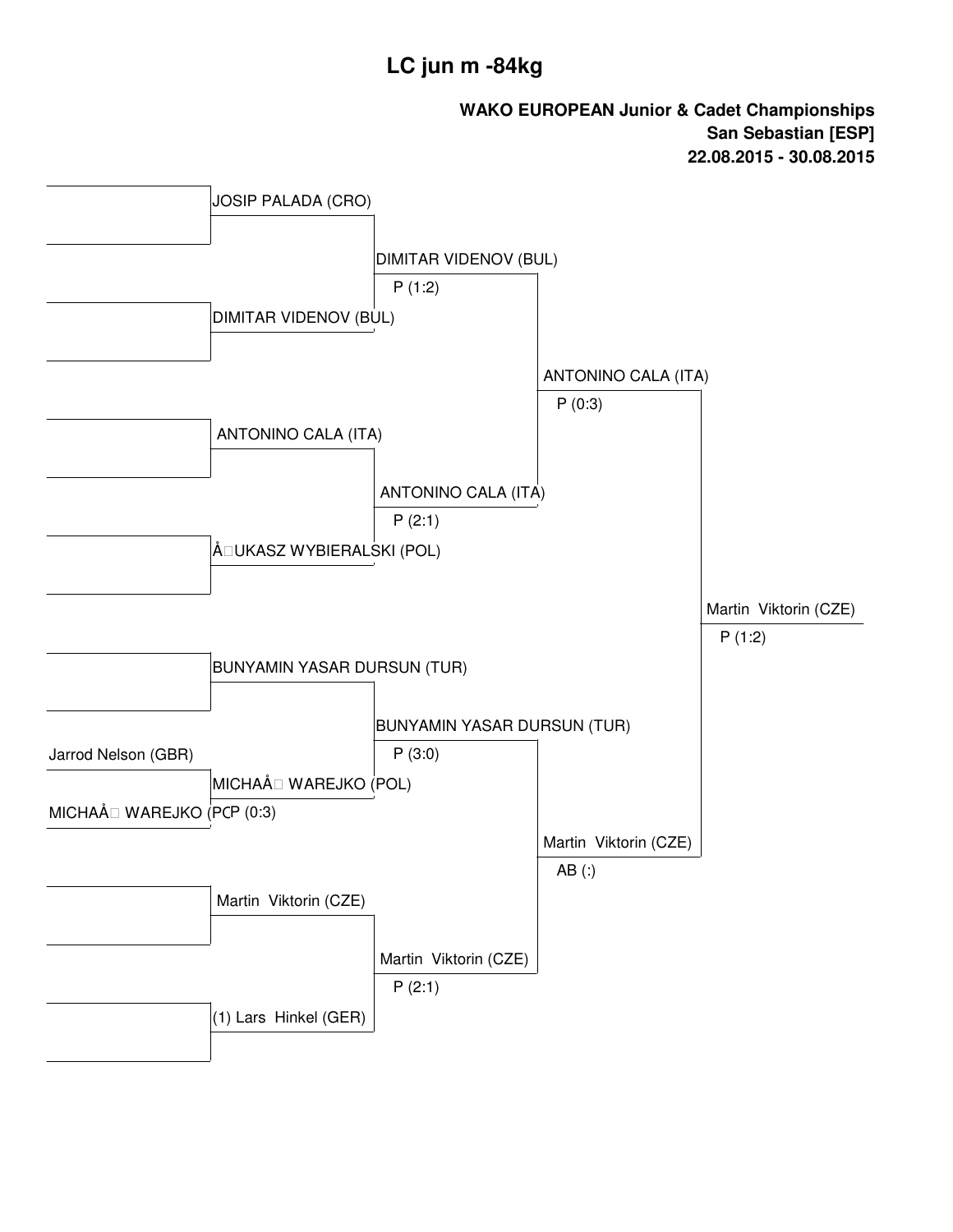# **LC jun m -89kg**

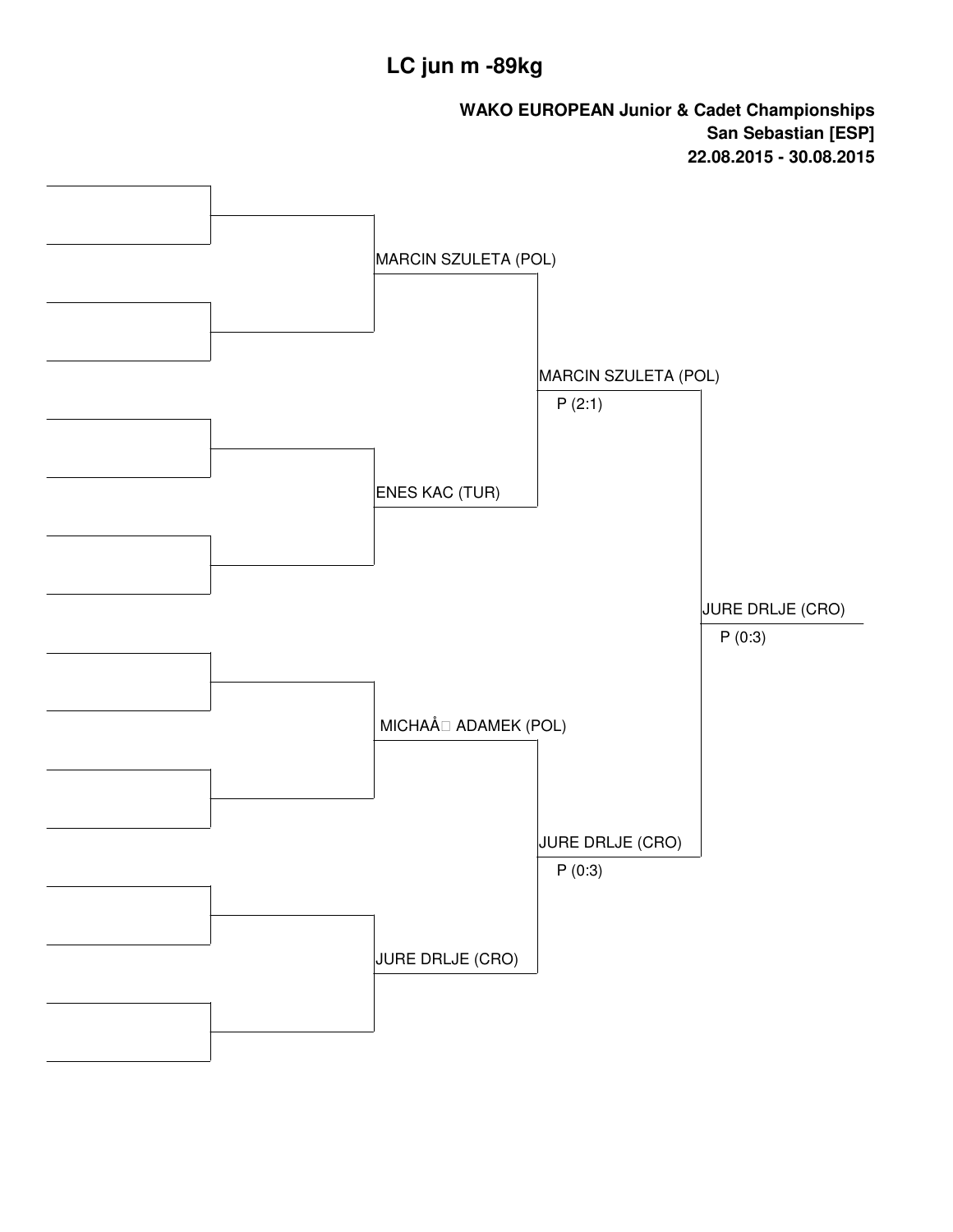# **LC jun m -94kg**

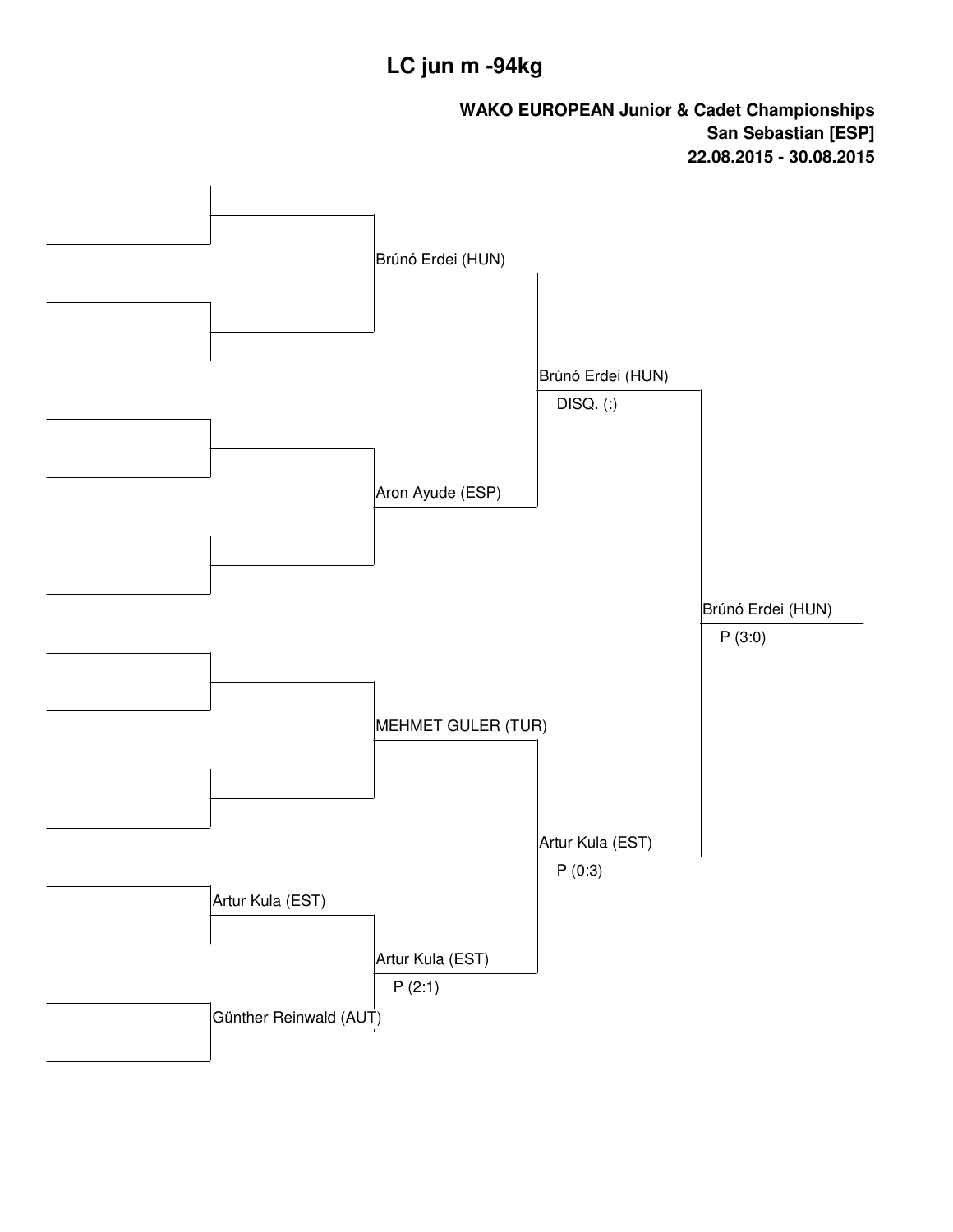# **LC jun m +94kg**

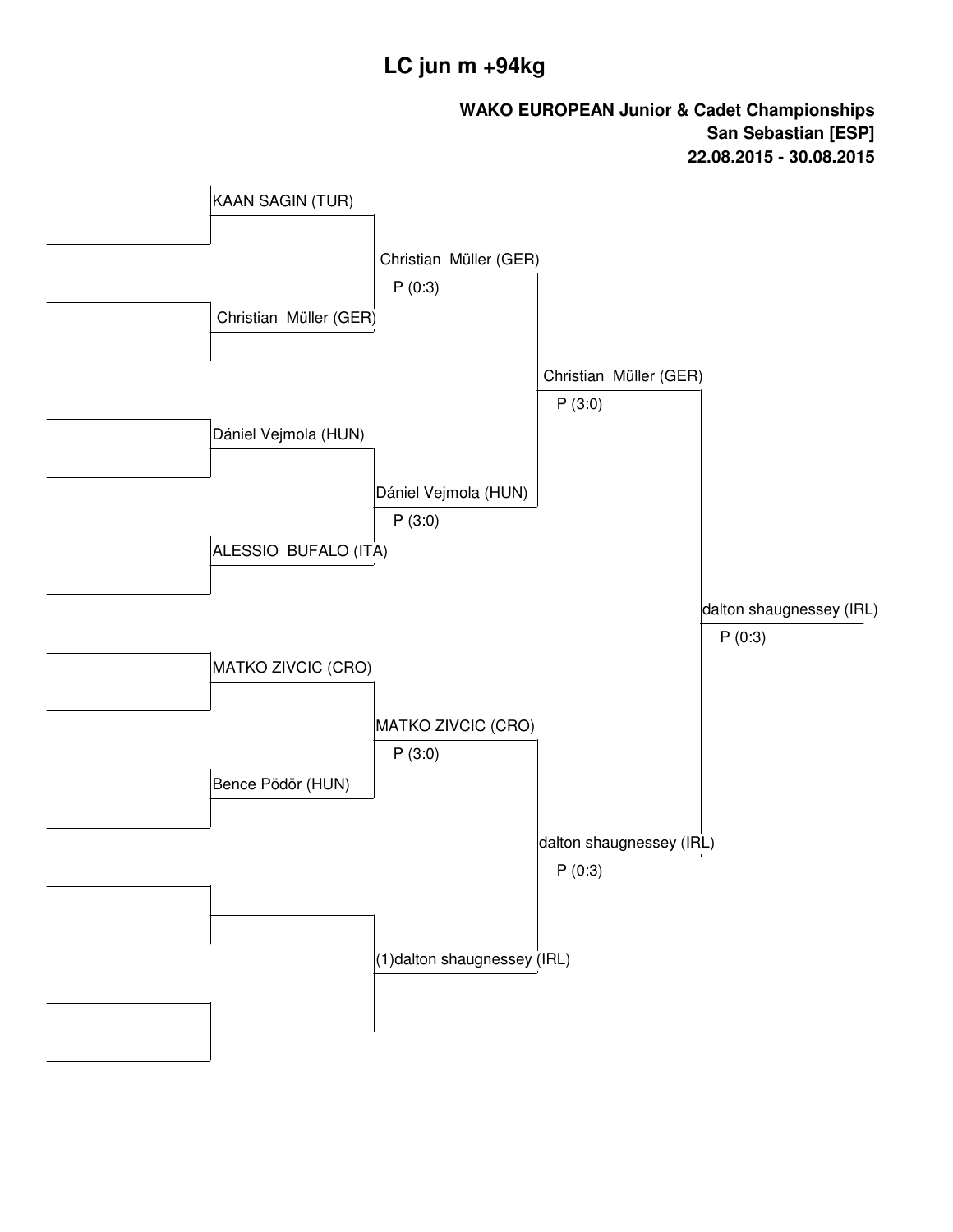# **LC jun f -50kg**

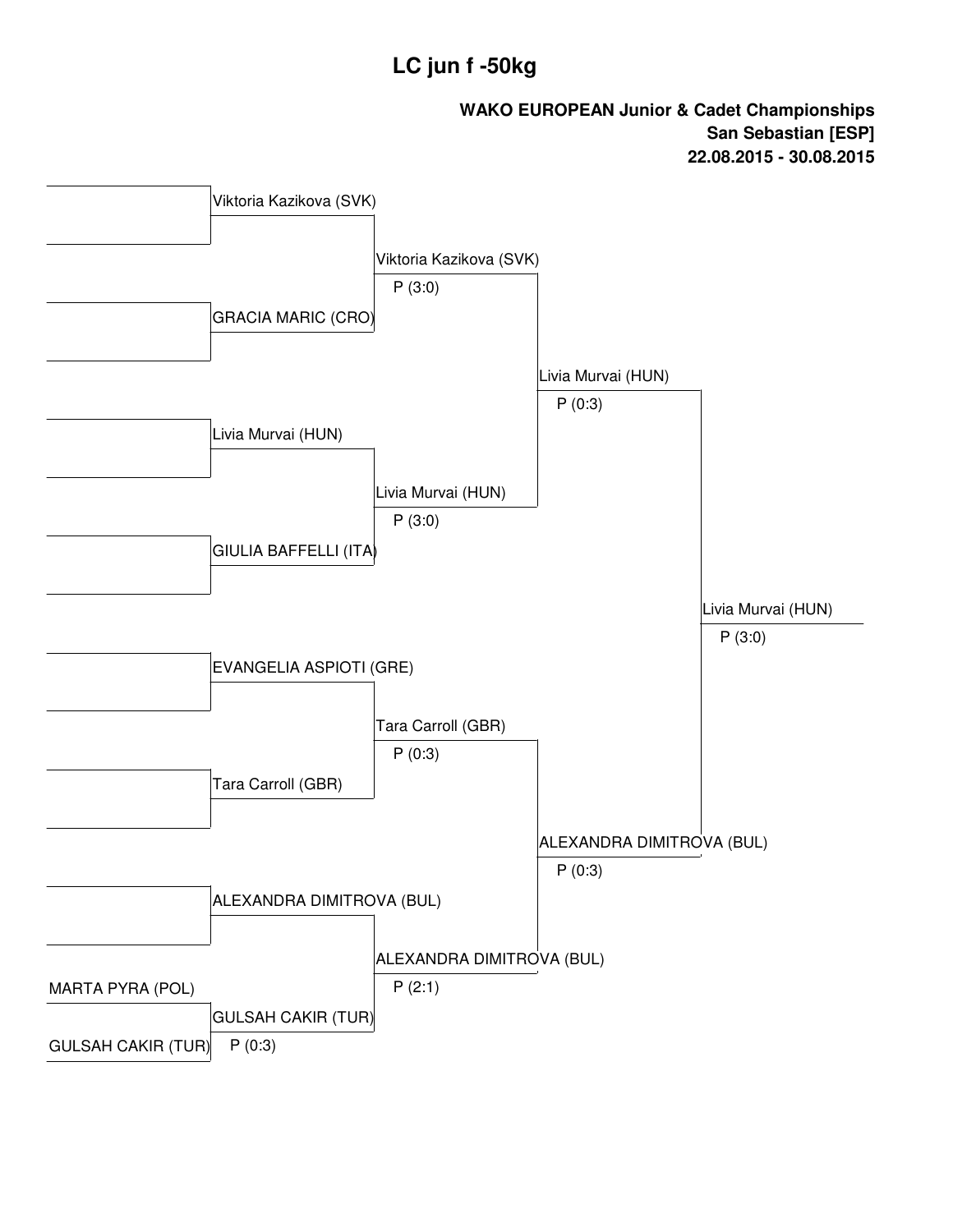# **LC jun f -55kg**

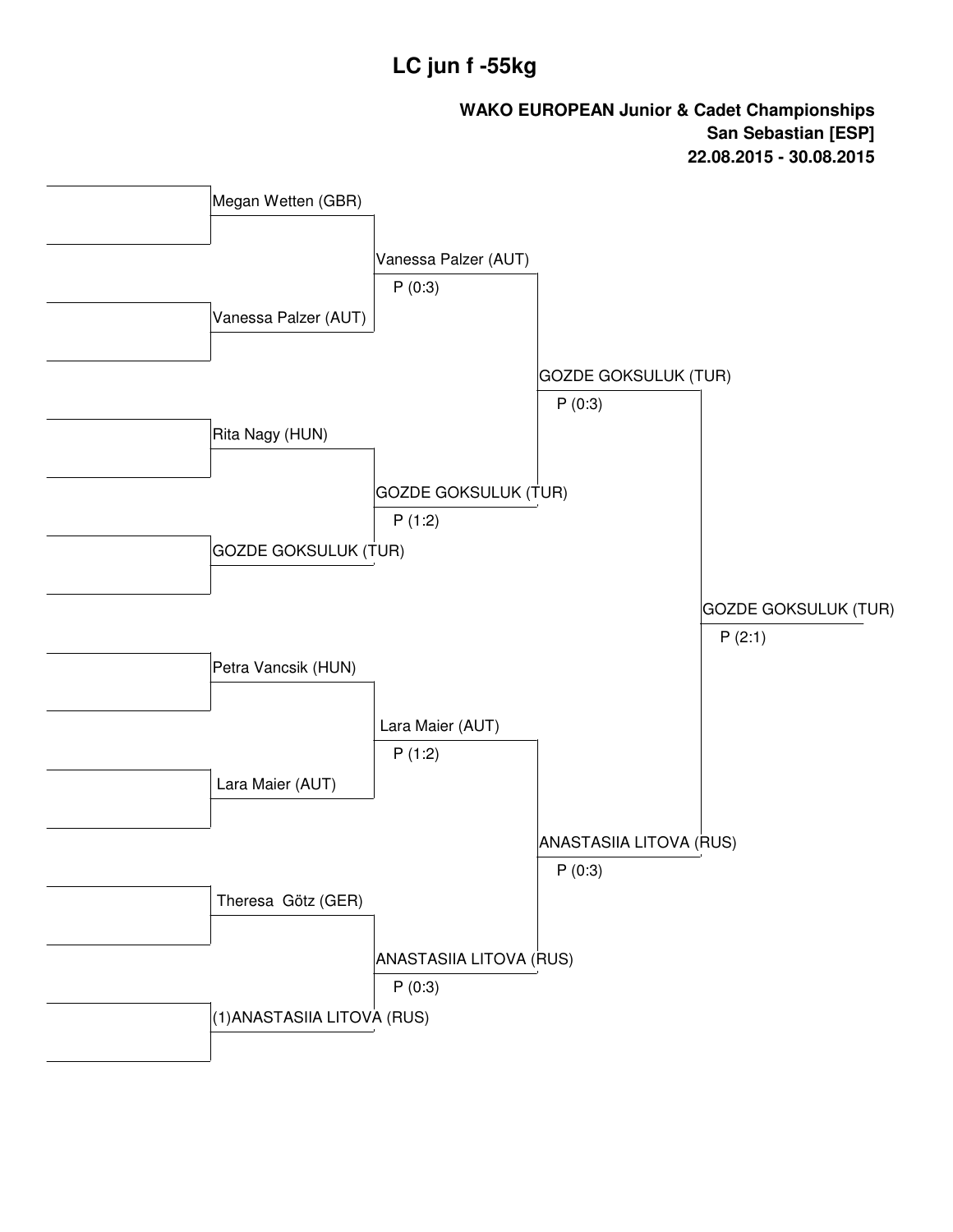# **LC jun f -60kg**

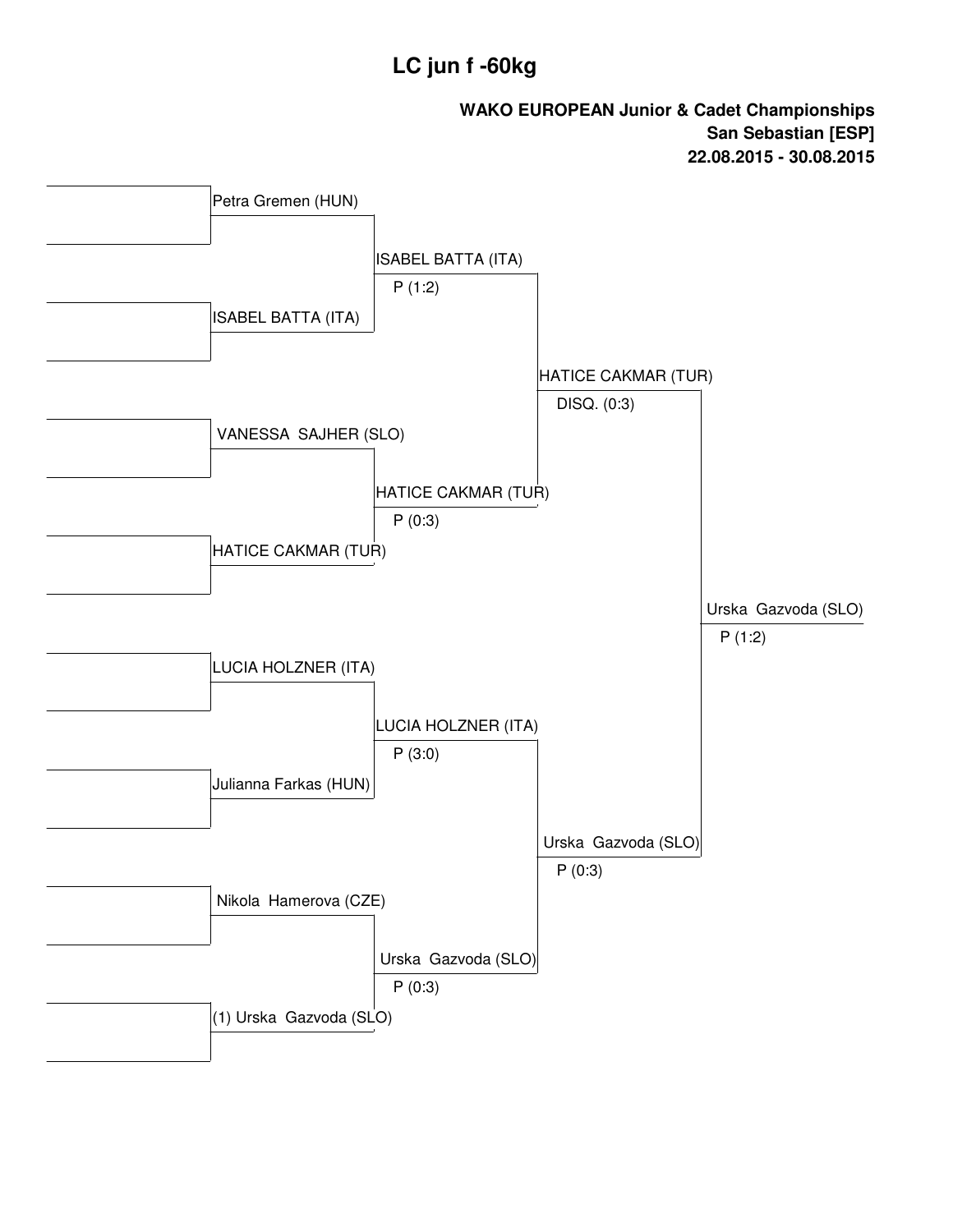# **LC jun f -65kg**

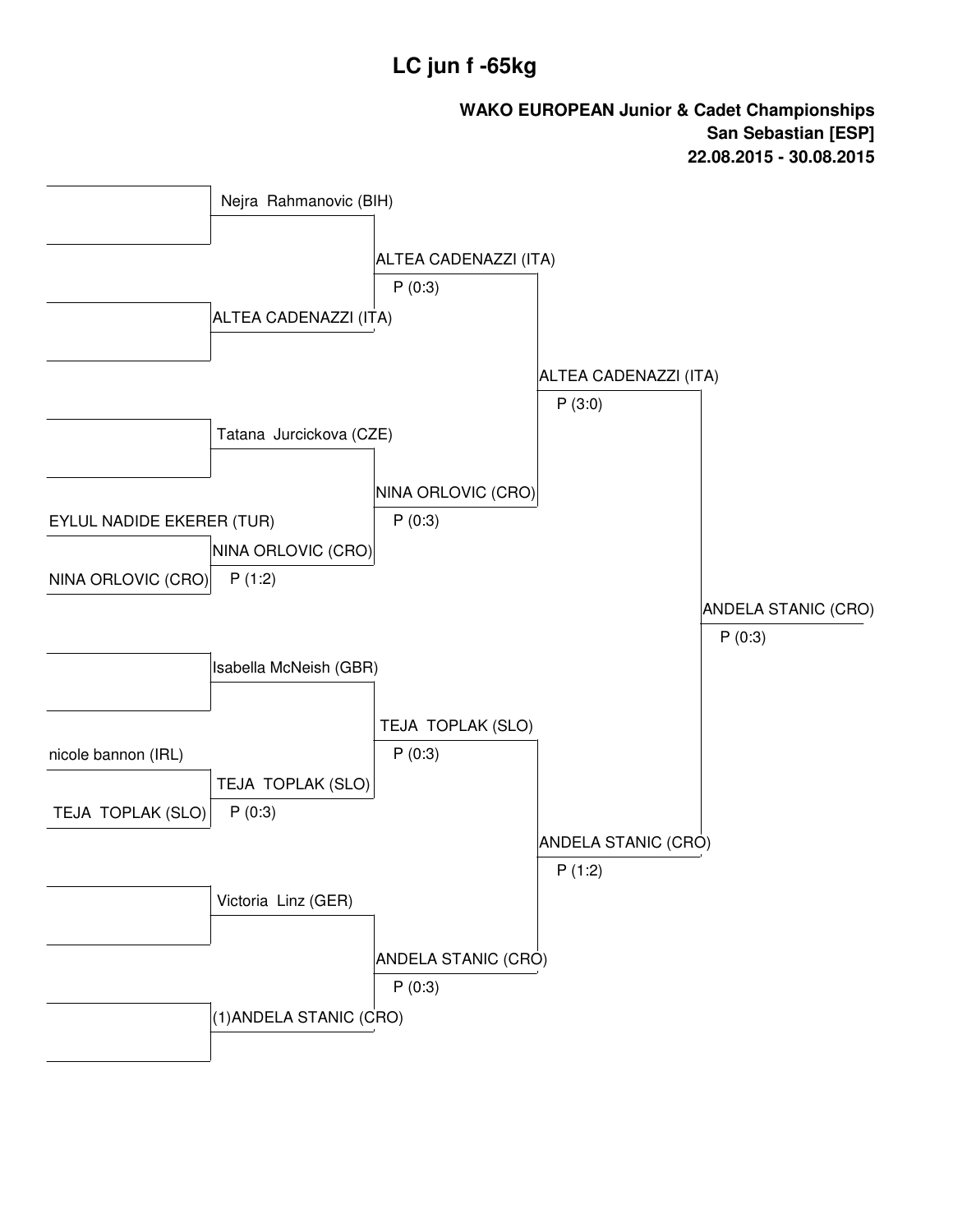# **LC jun f -70kg**